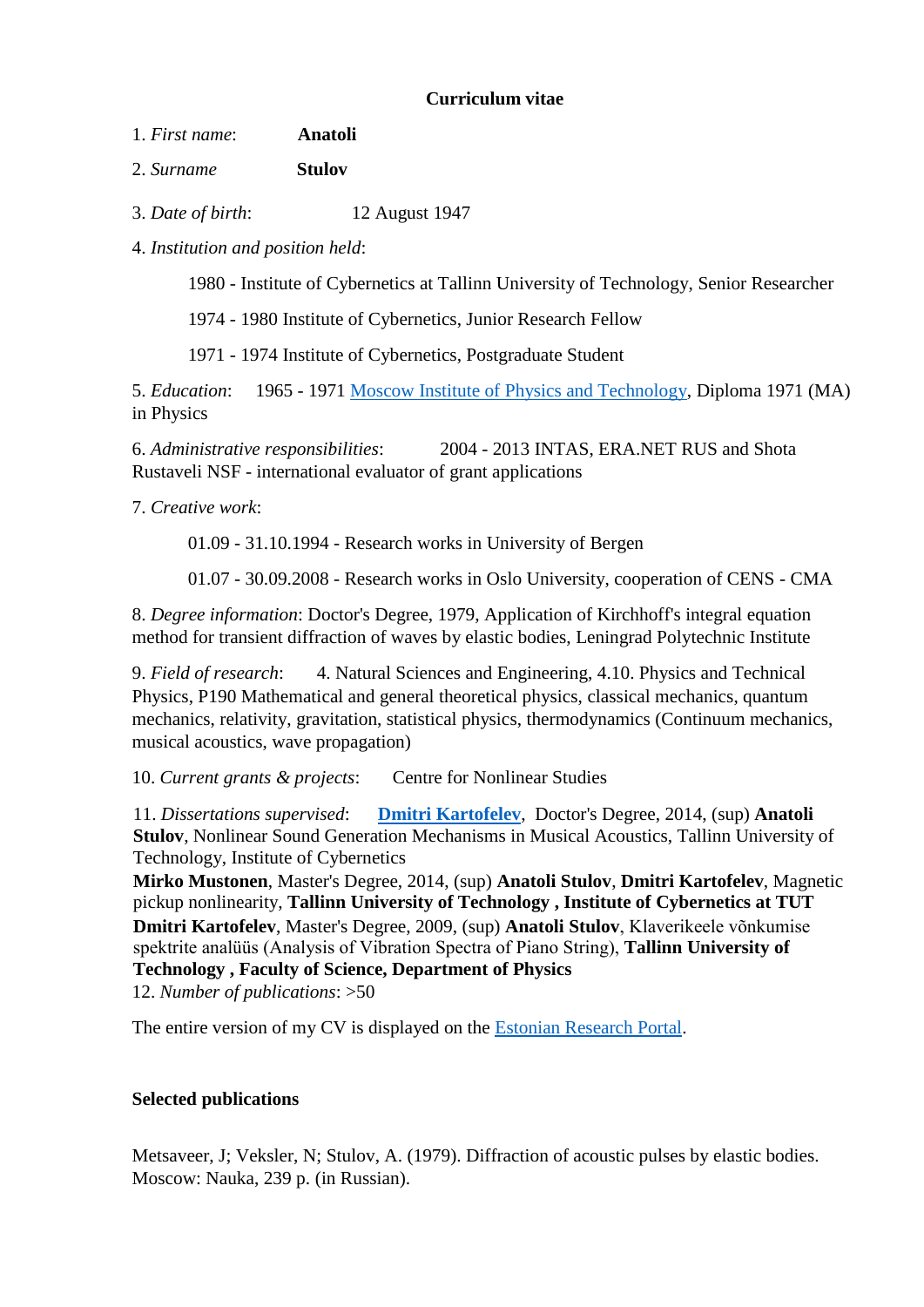Stulov, Anatoli; Erofeev, Vladimir (2015). Shock wave propagation in nonlinear microstructured wool felt. Proceedings of the Estonian Academy of Sciences, 64(3S), 361 - 367.

Kartofelev, Dmitri; Stulov, Anatoli (2015). Wave propagation and dispersion in microstructured wool felt. Wave Motion, 57, 23 - 33.

Stulov, Anatoli; Erofeev, Vladimir I. (2015). Frequency-dependent attenuation and phase velocities dispersion of an acoustical wave propagation in the media with damages. *In: Generalized Continua as Models for Materials with Multi-Scale-Effects or under Multi-Field-Actions : September, 21st-25th 2015, Experimental Factory, Magdeburg, Germany, Book of Abstracts: (Eds.)Altenbach, Holm; Forest, Samuel.*, 41.

Stulov, Anatoli (2015). Piano hammer-string contact duration: How the bass hammer is released from the string. *In: Bridging the Gaps : 3rd Vienna Talk on Music Acoustics, Mi, 16.bis Sa, 19.September 2015, Abstract Book:* Vienna: University of Music and Performing Arts Vienna, 43.

Kartofelev, D., Stulov, A. (2014). Propagation of deformation waves in wool felt. Acta Mechanica, 2014, 225(11), 3103 – 3113.

Stulov, A.; Kartofelev, D. (2014). Vibration of strings with nonlinear supports. Applied Acoustics, 76, 223 - 229.

Kartofelev, D., Stulov, A. (2014). Wave propagation and attenuation in wool felt. Proc. of 7th Forum Acusticum 2014, September  $7 - 12$ , 2014, Kraków, Poland,  $1 - 6$ .

Mustonen, M., Kartofelev, D., Stulov, A., Välimäki, V. (2014). Application of high-speed line scan camera for acoustic measurements of vibrating objects. Proc. of 7th Forum Acusticum 2014, September 7 – 12, 2014, Kraków, Poland, 1 – 6.

Kartofelev, D., Mustonen, M., Stulov, A., Välimäki, V. (2014). Application of high-speed line scan camera for string vibration measurements. Proc. of Int. Symp. on Musical Acoustics ISMA 2014, July 7 – 12, 2014, Le Mans, France, 629 – 634.

Mustonen, M., Kartofelev, D., Stulov, A., Välimäki, V. (2014). Experimental verification of pickup nonlinearity. Proc. of Int. Symp. on Musical Acoustics ISMA 2014, July 7 – 12, 2014, Le Mans, France, 651 – 656.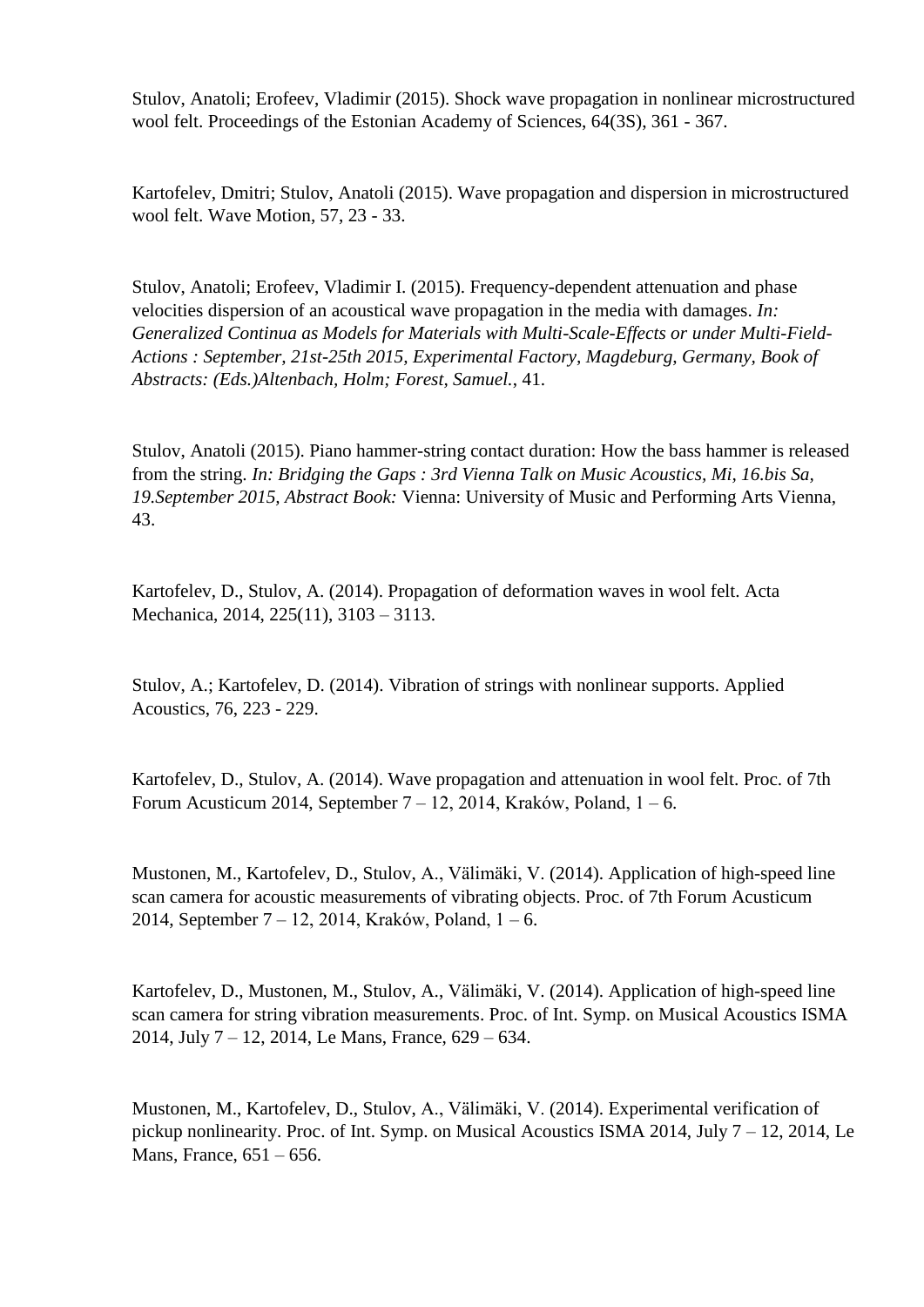Pàmies-Vilà, M., Kubilay, I. A., Kartofelev, D., Mustonen, M., Stulov, A., Välimäki, V. (2014). High-speed line-camera measurements of a vibrating string. Proc. of Baltic-Nordic Acoustic Meeting BNAM 2014, June  $2-4$ , 2014, Tallinn, Estonia,  $1-8$ .

Kartofelev, D., Stulov, A., Lehtonen, H-M., Välimäki, V. (2013). Modeling a vibrating string terminated against a bridge with arbitrary geometry. Proc. of SMAC 2013: 4th Stockholm Music Acoustics Conference, July 30 - August 3, 2013. (Eds.) R. Bresin, A. Askenfelt. Stockholm: KTH Royal Institute of Technology, 2013, 626 – 632.

Stulov, A. (2013). Mathematical model of echolocation of fish-catching bats. Wave Motion, 50(3), 579 - 585.

Stulov, A. (2012). Analysis of the nonlinear effect of the capo bar-string interaction in grand piano. *In: Acoustics 2012 Proceedings: Nantes, France, 23-27 April 2012:* Nantes: SFA, 2012, 1217 - 1221.

Stulov, A.; Välimäki, V.; Lehtonen, H.-M. (2012). Modeling of the part-pedaling effect in the piano. *In: Acoustics 2012 Proceedings: Nantes, France, 23-27 April 2012:* Nantes: SFA, 2012, 1223 - 1228.

Kartofelev, D.; Stulov, A. (2010). Influence of the edge of the cast iron frame curvature on the spectrum of the piano string vibration. *In: Proceedings of the Second Vienna Talk on Music Acoustics "Bridging the Gaps»: September 19-21, 2010, Vienna, Austria:* Vienna: Institute of Musical Acoustics (Wiener Klangstil), University of Music and Performing Arts Vienna, 2010, 85 - 88.

Пуро, А.Э.; Стулов, А.С. (2009). Параметрическая томография трехмерных потоков. Нелинейный мир, 7(7), 569 - 574.

Ерофеев, В.И., Лисенкова, Е.Е., Стулов, А.С. (2008). Давление волн, распространяющихся в рояльных струнах на импедансную границу ("мостик"). Нелинейный мир, 6(5-6), 359 - 362.

Stulov, A.; Kartofelev, D. (2008). Vibration of the string with nonlinear contact condition. In: Nonlinear Acoustics - Fundamentals and Applications: 18th International Symposium on Nonlinear Acoustics (ISNA 18) Jul 07-10, 2008, Stockholm, Sweden: (Toim.) Enflo, B.O.; Hedberg, C.M.; Kari, L.. Melville, NY: American Institute of Physics, 2008, (AIP Conference Proceedings; 1022), 621 - 624.

Stulov, A. (2008). Physical modelling of the piano string scale. Applied Acoustics, 69(11), 977 - 984.

Stulov, A. (2005). Experimental and computational studies of piano hammers. ACTA Acustica United with Acustica, 91(6), 1086 - 1097.

Stulov, A. (2004). Hereditary features of piano hammer. *In: Proceedings of the XV Session of the Russian Acoustical Society: Nizhny Novgorod, November 15-18, 2004:* Moscow: GEOS, 2004, 261 - 264.

Stulov, A. (2004). Dynamic behavior and mechanical features of wool felt. ACTA Mechanica, 169(1-4), 13 - 21.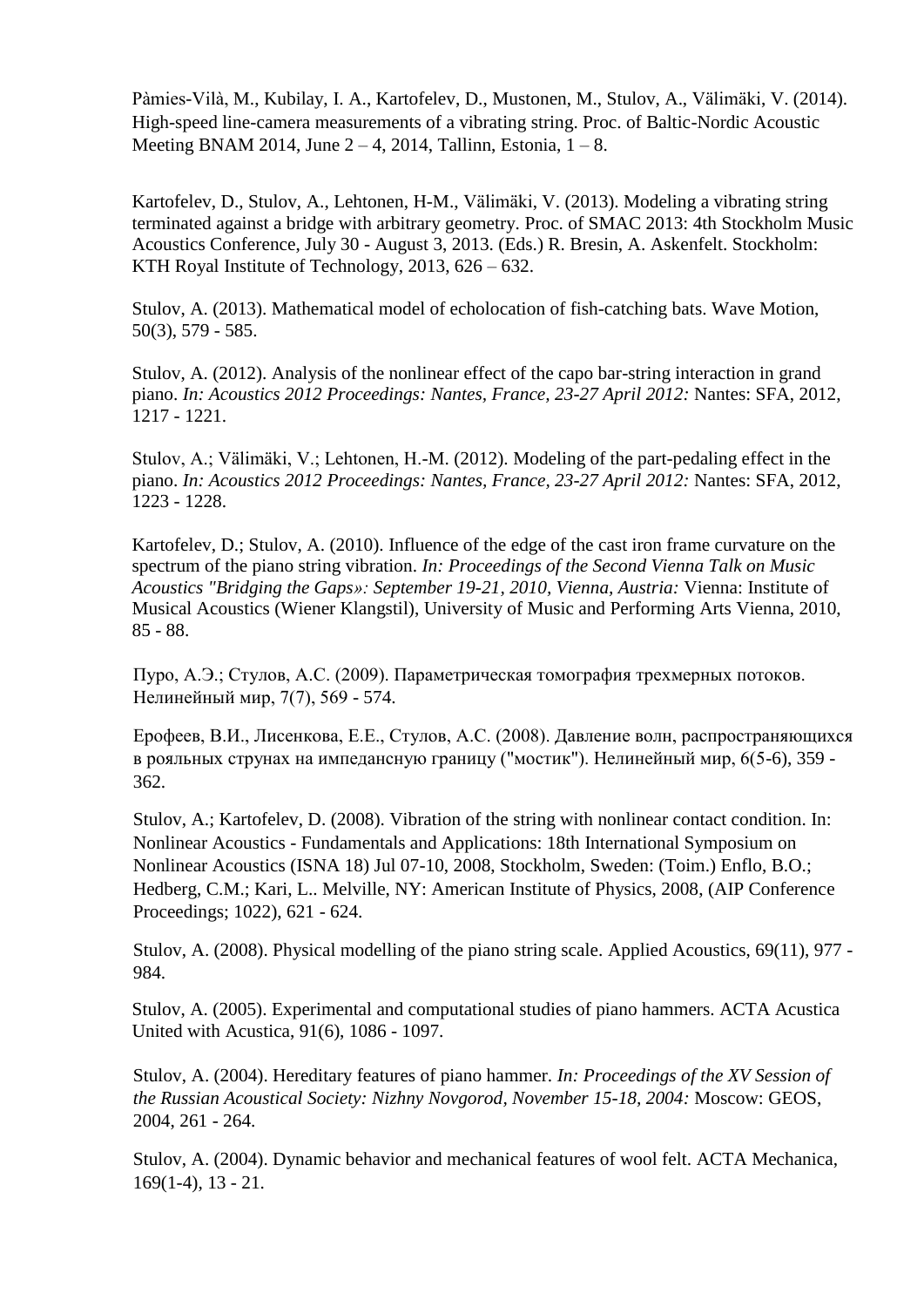Stulov, A. (2004). Piano hammer-string interaction. In: Proceedings of ICA 2004: The 18th International Congress on Acoustics "Acoustical Science and Technology for Quality of Life": 4-9 April 2004, Kyoto, Japan: Kyoto: Acoustical Society of Japan, 2004, III-2127 - 2130.

Stulov, A. (2004). Piano string motion and spectra. In: Proceedings of International Symposium on Musical Acoustics ISMA 2004, Nara, Japan, March 31 to April 3, 2004 : Planting the Grains and Harvesting the Ears: Kyoto: Musical Acoustics Research Group, 2004, 215 - 218.

Stulov, A.; Mägi, A. (2001). Piano hammer: theory and experiment. *In: International Symposium on Musical Acoustics 2001, Perugia, Italia, 10-14 September 2001: ISMA 2001 Proceedings. (Toim.) Bonsi, D.; [et al.].* Venezia: The Musical and Architectural Acoustics Laboratory FSSG-CNR, 2001, 215 - 220.

Stulov, A. (2000). Solution of nonlinear integrodifferential equations with boundary conditions using an algebraic method. *In: Volterra Equations and Applications: (Toim.) Corduneanu,C.; Sandberg,I.W..* Amsterdam: Gordon and Breach Science Publishers, 2000, (Stability and Control: Theory, Methods and Applications; 10), 475 - 482.

Stulov, A.; Mägi, A. (2000). Piano hammer testing device. Proceedings of the Estonian Academy of Sciences.Engineering, 6(4), 259 - 267.

Engelbrecht, J.; Mägi, A.; Stulov, A. (1999). Grand piano manufacturing in Estonia: The problem of piano scaling. Proceedings of the Estonian Academy of Sciences.Engineering, 5(2), 155 - 167.

Stulov, A. (1997). Comparison of string vibration spectra excited by different piano hammers. *In: Proceedings of the Institute of Acoustics - ISMA 97:* Edinburgh:, 1997, 231 - 238.

Stulov, A. (1995). Hysteretic model of the grand piano hammer felt. Journal of the Acoustical Society of America, 97(4), 2577 - 2585.

Stulov, A. (1995). A simple grand piano hammer felt model. Proceedings of the Estonian Academy of Sciences.Engineering, 1(2), 172 - 182.

Kokla, M.; Stulov, A. (1995). Grand piano manufacturing in Estonia: Historical review. Proceedings of the Estonian Academy of Sciences.Engineering, 1(2), 158 - 171.

Stulov, A.S. (1990). Propagation of a compression shock with a time-invariant wave-form in a nonlinear standard viscoelastic medium. Soviet Physics Acoustics-USSR, 36(6), 604 - 606.

Stulov, A.S. (1979). Evaluation of the echo signal from a solid noncircular elastic cylinder with the aid of the Kirchhoff integral. Mechanics of Solids, 14(2), 134 - 141.

Stulov, A. (1977). Calculation of an echo signal from noncircular cylinder (in Russian). Solid Mechanics-Soviet Research, 4, 197 - 198.

## **Address:**

| Dr. Anatoli Stulov                                           | tel. $+$ 372 6204 177     |
|--------------------------------------------------------------|---------------------------|
| Centre for Nonlinear Studies (CENS)                          | $\text{fax} + 3726204151$ |
| Institute of Cybernetics at Tallinn University of Technology | e-mail: stulov@ioc.ee     |